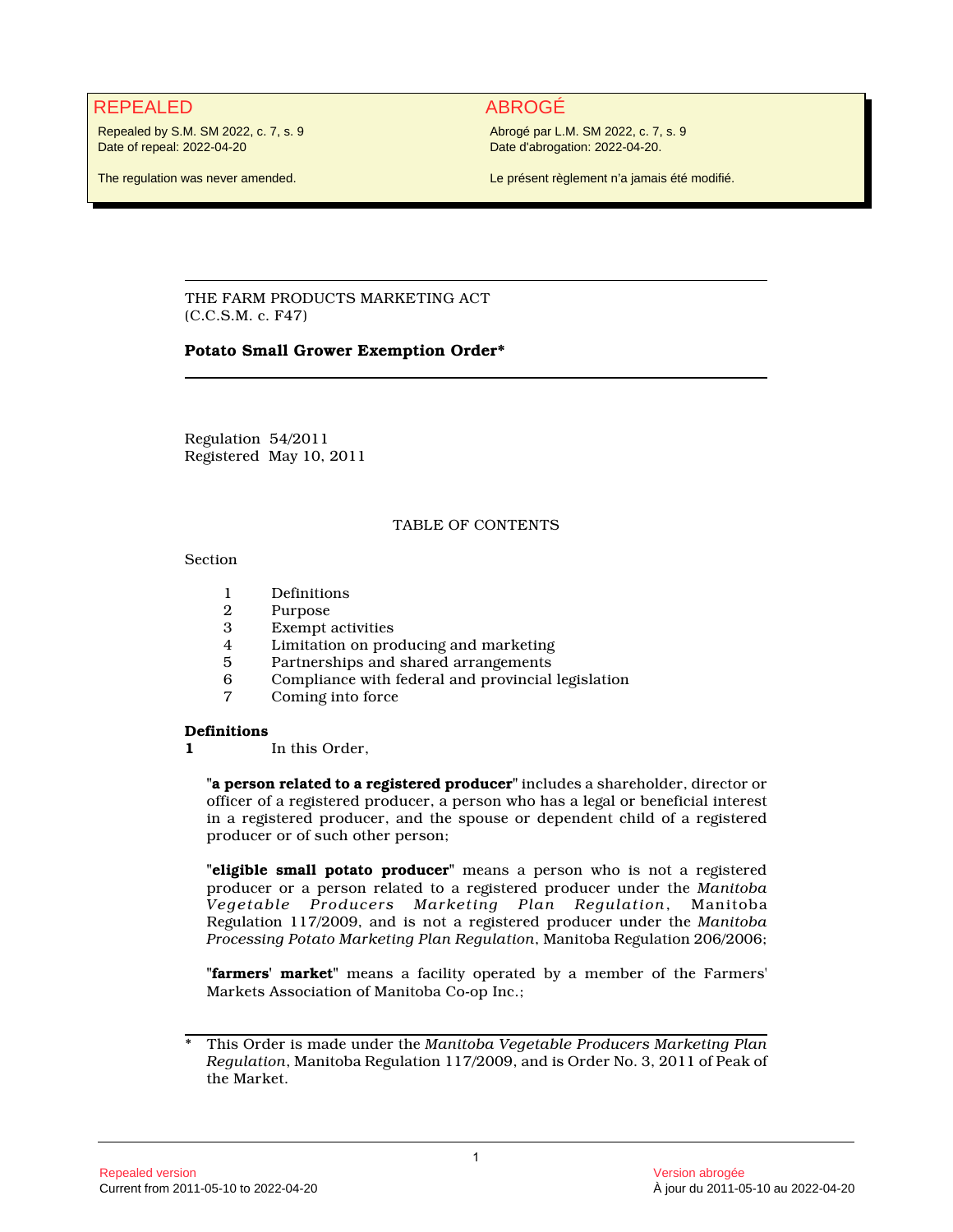**"federal and provincial legislation"** includes *The Plant Pests and Diseases Act* and regulations made pursuant to that Act, the *Pest Control Products Act* (Canada) and regulations made pursuant to such Act, as well as all other applicable federal and provincial food safety, grading, classification, packaging and labelling regulations, programs and protocols;

**"local stand-alone grocery store"** means a retail outlet catering to the public

(a) which includes fresh, whole vegetables in the items it offers for sale,

(b) the majority of the legal and beneficial owners and all of the operators of which are all residents of Manitoba,

(c) which is not part of any buying group or advertising group, and

(d) which does not include in its signage or advertising a name or logo similar to that used by any other grocery store in Manitoba;

**"prepared food service facility"** means a facility catering to the public where food is prepared and cooked on premises and sold to the public in hot form for consumption in such facility or for take away consumption by customers;

**"roadside vendor"** means a facility located outside of the boundaries of a city, town or village, or located on the same land on which the potatoes offered for sale in such facility were grown.

# **Purpose**

**2** The purpose of this Order is to provide certain exemptions for the production and marketing of potatoes by an eligible small potato producer from the supply managed system for the production and marketing of potatoes conducted by the Board.

# **Exempt activities**

**3** Subject to the terms of this Order, an eligible small potato producer is exempt from the following:

(a) *Potato and Root Crop Producer Registration Order*, Manitoba Regulation 92/2010;

(b) *Potato General Order*, Manitoba Regulation 123/2000, except the provisions of section 12;

(c) *Potato Quota Order*, Manitoba Regulation 13/95;

(d) *Potato Promotion and Research Levies Regulation*, Manitoba Regulation 111/2010;

with respect to any potatoes produced and marketed by such person in accordance with the terms of this Order.

#### **Limitation on producing and marketing**

**4** The exemptions provided for in section 3 of this Order are subject to the following conditions:

(a) that the eligible small potato producer does not produce or attempt to produce potatoes on more than a total of five acres of land in any calendar year;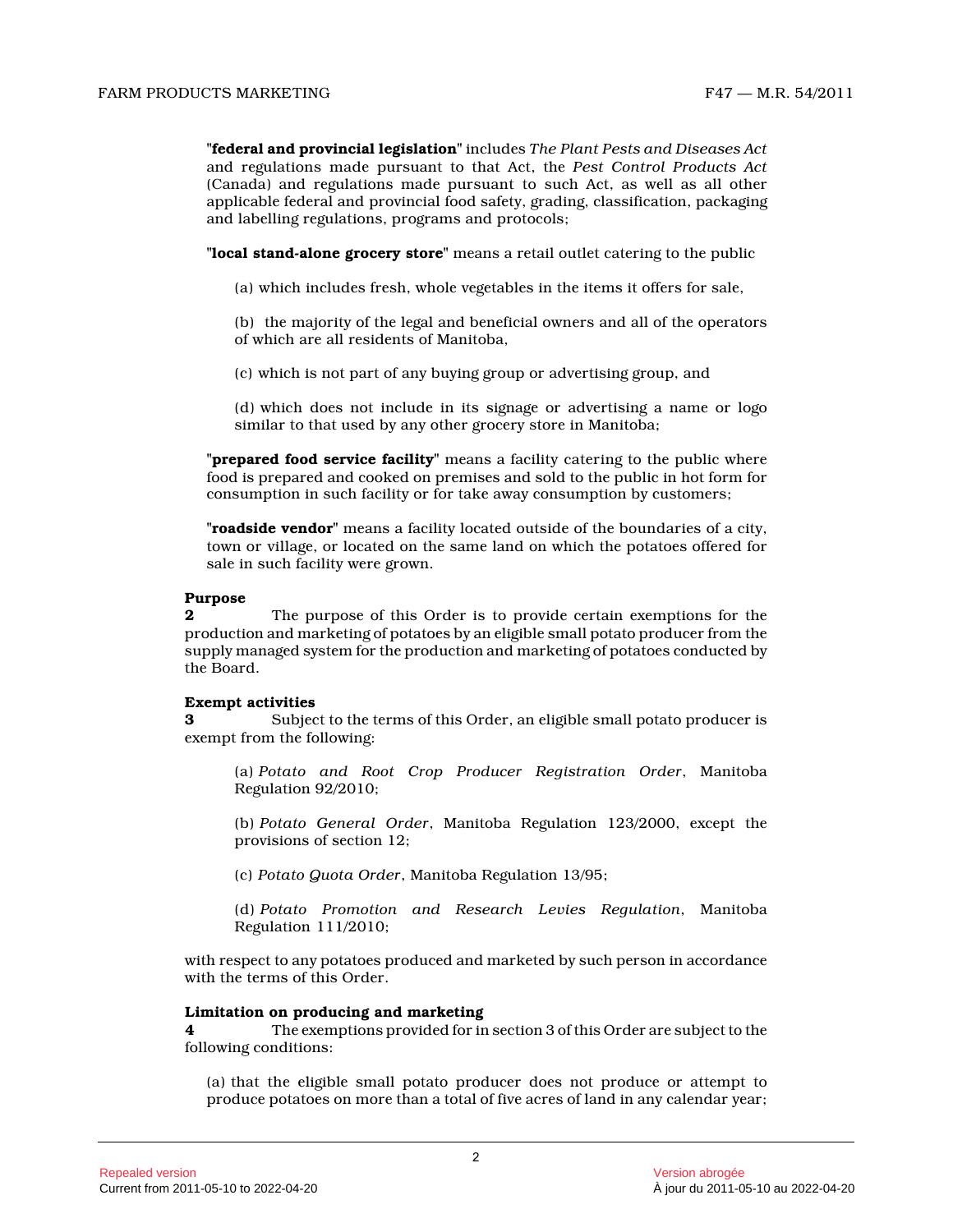(b) that such potatoes are produced, harvested, and marketed by the eligible small potato producer using land, equipment and facilities solely owned or leased or rented solely to, and solely operated by the eligible small potato producer;

(c) that such potatoes are marketed in fresh, whole form by the eligible small potato producer:

(i) at a roadside vendor or at a stall in a farmers' market operated by the eligible small potato producer,

(ii) to an operator of a roadside vendor or a stall in a farmers' market for resale by such operator at such roadside vendor or at such stall in a farmers' market in fresh, whole form,

(iii) to a prepared food service facility operator for use by that operator in preparing cooked food products to be sold immediately following such cooking in hot form in that operator's prepared food service facility to customers of that operator for consumption by such customers, or

(iv) to a local stand-alone grocery store operator to be sold by that operator at that operator's local stand-alone grocery store in fresh, whole form.

#### **Partnerships and shared arrangements**

**5(1)** For the purpose of this Exemption Order, if two or more persons produce or market potatoes together

(a) the potatoes produced or marketed by one of them are deemed to be produced or marketed by the other person or persons; and

(b) such persons shall be treated as a single person for the purpose of determining whether or not a person produces or attempts to produce potatoes on more than a total of five acres of land, or whether a person is a registered producer.

**5(2)** Subsection (1) applies where persons produce or market potatoes:

(a) in partnership;

(b) in circumstances in which they share facilities, equipment, labour or services provided directly or indirectly by any or all of them or by the same corporation, firm or individual, whether the sharing is familial, communal or otherwise; or

(c) in circumstances where one or more of the persons has an interest in an employment arrangement, a management arrangement or a loan or a guarantee involving one or more of the other persons, other than the lending of money to a person in the ordinary course of business by a bank, credit union, trust company, Farm Credit Canada, the Manitoba Agricultural Services Corporation or any other commercial lender approved by the Board.

#### **Compliance with federal and provincial legislation**

**6** Nothing in this Order relieves a person from complying with federal and provincial legislation with respect to their potato production and marketing activities.